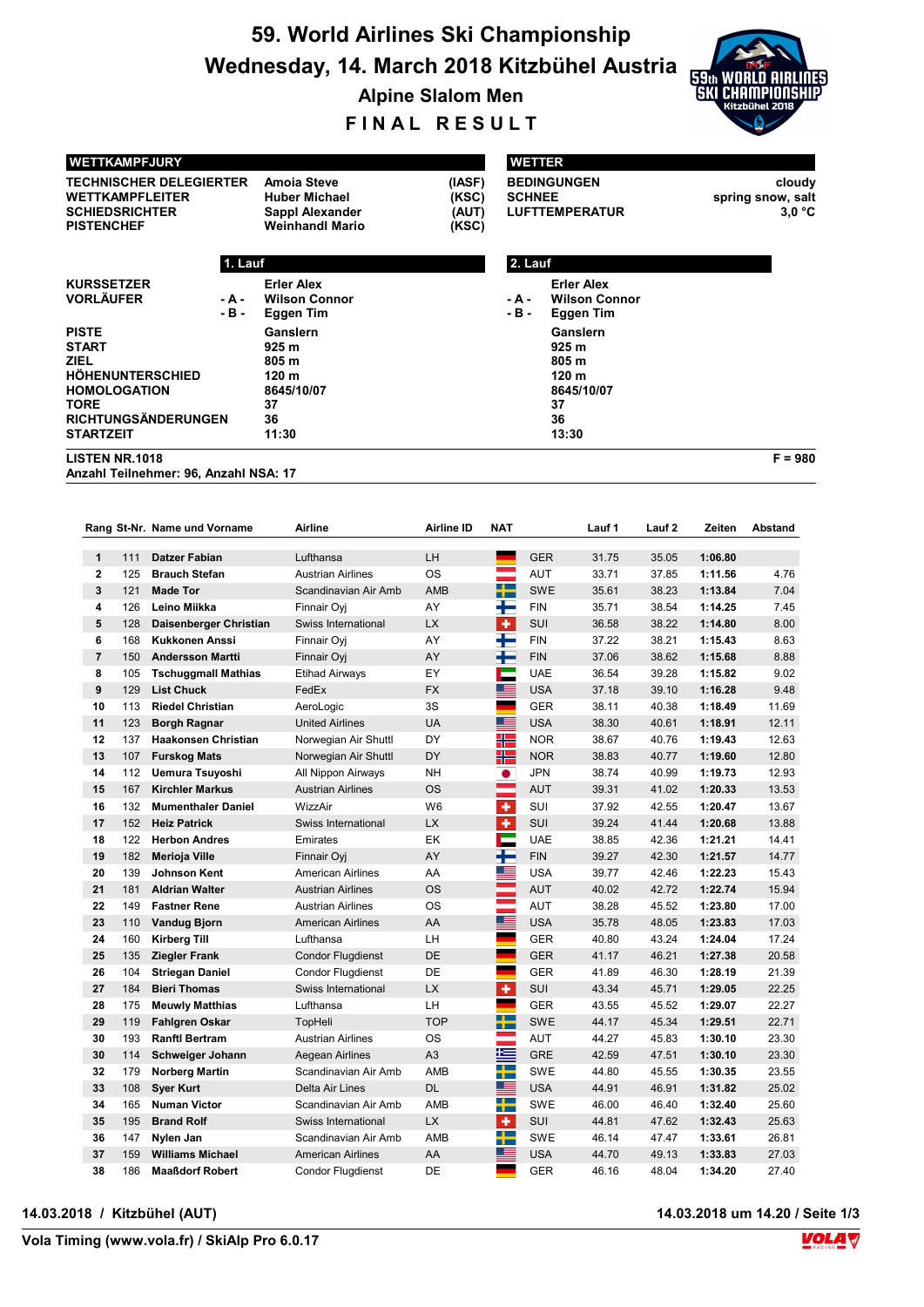## 59. World Airlines Ski Championship Wednesday, 14. March 2018 Kitzbühel Austria Alpine Slalom Men FINAL RESULT

|    |     | Rang St-Nr. Name und Vorname | Airline                   | <b>Airline ID</b> | <b>NAT</b>  |            | Lauf 1  | Lauf <sub>2</sub> | Zeiten  | Abstand |
|----|-----|------------------------------|---------------------------|-------------------|-------------|------------|---------|-------------------|---------|---------|
| 39 | 172 | <b>Seebass Sebastian</b>     | <b>Condor Flugdienst</b>  | <b>DE</b>         |             | <b>GER</b> | 45.17   | 49.14             | 1:34.31 | 27.51   |
| 40 | 189 | <b>Müller Frank</b>          | Lufthansa                 | LH                | ۰           | <b>GER</b> | 45.62   | 49.23             | 1:34.85 | 28.05   |
| 41 | 188 | Gilger Greg                  | <b>American Airlines</b>  | AA                | <u>est</u>  | <b>USA</b> | 47.93   | 48.47             | 1:36.40 | 29.60   |
| 42 | 102 | <b>Ryan Kent</b>             | SAS                       | SK                | ╋           | <b>SWE</b> | 45.80   | 51.90             | 1:37.70 | 30.90   |
| 43 | 194 | Huikko Harri                 | Finnair Oyj               | AY                | ╊           | <b>FIN</b> | 47.64   | 50.30             | 1:37.94 | 31.14   |
| 44 | 170 | <b>Mooser Jeremias</b>       | Swiss International       | <b>LX</b>         | ÷           | SUI        | 38.31   | 1:00.26           | 1:38.57 | 31.77   |
| 45 | 174 | <b>Ralston Mark</b>          | <b>American Airlines</b>  | AA                | ▓▆          | <b>USA</b> | 48.48   | 51.81             | 1:40.29 | 33.49   |
| 46 | 109 | <b>Gaiswinkler Harald</b>    | Eurowings                 | E <sub>2</sub>    | ÷           | AUT        | 45.09   | 55.47             | 1:40.56 | 33.76   |
| 47 | 173 | <b>Okuda Earl</b>            | Delta Air Lines           | <b>DL</b>         | ▀           | <b>USA</b> | 48.99   | 51.75             | 1:40.74 | 33.94   |
| 48 | 140 | <b>Ruetz Michael</b>         | Lufthansa                 | LH                | ٠           | <b>GER</b> | 56.52   | 44.44             | 1:40.96 | 34.16   |
| 49 | 154 | <b>Carillo Donald</b>        | <b>Southwest Airlines</b> | <b>WN</b>         | ▀           | <b>USA</b> | 50.37   | 51.35             | 1:41.72 | 34.92   |
| 50 | 157 | Luode Ilkka                  | Norwegian Air Shuttl      | DY                | HI          | <b>NOR</b> | 49.04   | 53.41             | 1:42.45 | 35.65   |
| 51 | 116 | Koloski Richard              | <b>Qantas Airways</b>     | QF                | ्<br>राज्य  | <b>AUS</b> | 49.94   | 52.83             | 1:42.77 | 35.97   |
| 52 | 138 | O'Conner Kevin               | Delta Air Lines           | DL                | ≣           | <b>USA</b> | 48.80   | 54.17             | 1:42.97 | 36.17   |
| 53 | 124 | <b>Matsumoto Osamu</b>       | Japan Airways             | JL                | $\bullet$   | <b>JPN</b> | 48.32   | 54.95             | 1:43.27 | 36.47   |
| 54 | 120 | <b>Bornman Neil</b>          | South African Airway      | SA                | $\geqslant$ | <b>RSA</b> | 49.44   | 54.83             | 1:44.27 | 37.47   |
| 55 | 136 | <b>Leach Richard</b>         | <b>Etihad Airways</b>     | EY                | E           | <b>UAE</b> | 47.27   | 57.92             | 1:45.19 | 38.39   |
| 56 | 141 | <b>Bever Philip</b>          | AeroLogic                 | 3S                | ۰           | <b>GER</b> | 51.32   | 54.26             | 1:45.58 | 38.78   |
| 57 | 163 | <b>Willemse Casper</b>       | <b>Transavia Airlines</b> | <b>HV</b>         | e e         | <b>NED</b> | 52.34   | 54.31             | 1:46.65 | 39.85   |
| 58 | 158 | <b>Krasnov Gary</b>          | Delta Air Lines           | DL                | E           | <b>USA</b> | 52.21   | 54.48             | 1:46.69 | 39.89   |
| 59 | 177 | <b>Thomas Justin</b>         | South African Airway      | <b>SA</b>         | ╳═          | <b>RSA</b> | 52.58   | 55.04             | 1:47.62 | 40.82   |
| 60 | 146 | <b>Hardwicke David</b>       | South African Airway      | SA                | ➣           | <b>RSA</b> | 55.25   | 54.53             | 1:49.78 | 42.98   |
| 61 | 183 | Sagato Fabio                 | Alitalia                  | AZ                | W           | <b>ITA</b> | 54.03   | 55.76             | 1:49.79 | 42.99   |
| 62 | 169 | Ramasotto Gianfranco         | Alitalia                  | AZ                | Ш           | <b>ITA</b> | 57.55   | 53.93             | 1:51.48 | 44.68   |
| 63 | 187 | <b>Bell Kevin</b>            | Delta Air Lines           | <b>DL</b>         | 드           | <b>USA</b> | 56.80   | 55.84             | 1:52.64 | 45.84   |
| 64 | 144 | Szymanski Ted                | Qantas Airways            | QF                | 、<br>、<br>、 | <b>AUS</b> | 56.84   | 55.96             | 1:52.80 | 46.00   |
| 65 | 156 | <b>Strange Bo</b>            | <b>Etihad Airways</b>     | EY                | Е           | <b>UAE</b> | 57.09   | 58.53             | 1:55.62 | 48.82   |
| 66 | 142 | <b>Tsikalakis Michael</b>    | Aegean Airlines           | A <sub>3</sub>    | 垤           | <b>GRE</b> | 57.09   | 1:00.93           | 1:58.02 | 51.22   |
| 67 | 153 | <b>Smiley Tom</b>            | FedEx                     | <b>FX</b>         | ▆           | <b>USA</b> | 55.49   | 1:02.62           | 1:58.11 | 51.31   |
| 68 | 145 | Boekesteijn Edo              | <b>Transavia Airlines</b> | HV                |             | <b>NED</b> | 55.91   | 1:04.12           | 2:00.03 | 53.23   |
| 69 | 130 | <b>Schmid Kenner</b>         | Alaska Airlines           | AS                | ▓▆▅         | <b>USA</b> | 57.51   | 1:07.46           | 2:04.97 | 58.17   |
| 70 | 127 | <b>Monzeglio Andrea</b>      | Alitalia                  | AZ                | O           | <b>ITA</b> | 1:12.49 | 53.98             | 2:06.47 | 59.67   |
| 71 | 115 | <b>Blomfield Chris</b>       | Air New Zealand           | NZ                | aig .       | <b>NZL</b> | 1:03.31 | 1:06.79           | 2:10.10 | 1:03.30 |
| 72 | 101 | <b>Bogte Rens</b>            | <b>KLM</b>                | <b>KL</b>         |             | <b>NED</b> | 1:02.20 | 1:11.03           | 2:13.23 | 1:06.43 |
| 73 | 196 | <b>Gabrielle Romain</b>      | <b>Etihad Airways</b>     | EY                | Ш           | <b>FRA</b> | 1:11.16 | 1:13.98           | 2:25.14 | 1:18.34 |
| 74 | 190 | <b>Kitsos George</b>         | Aegean Airlines           | A <sub>3</sub>    | 坦           | <b>GRE</b> | 1:10.64 | 1:16.04           | 2:26.68 | 1:19.88 |
| 75 | 161 | <b>Zervos Konstantinos</b>   | Aegean Airlines           | A <sub>3</sub>    | __          | <b>GRE</b> | 1:11.47 | 1:16.64           | 2:28.11 | 1:21.31 |
| 76 | 166 | Akiki Christian              | Emirates                  | EK                | е           | <b>UAE</b> | 1:07.84 | 1:20.41           | 2:28.25 | 1:21.45 |
| 77 | 162 | <b>Elliott Dick</b>          | <b>Qantas Airways</b>     | QF                | 業           | <b>AUS</b> | 1:28.41 | 1:59.45           | 3:27.86 | 2:21.06 |

#### Nicht am Start - Lauf 1 (9)

| 106 | <b>Simmonds Kevin</b>  | Mango                      | <b>JE</b>   | ➣                      | <b>RSA</b> | <b>DNS</b> |
|-----|------------------------|----------------------------|-------------|------------------------|------------|------------|
| 117 | <b>Bodocs Laszlo</b>   | <b>Sky Angkor Airlines</b> | ZA          | <b>MAR</b>             | CAM        | <b>DNS</b> |
| 118 | Luksen Eelco           | Transavia Airlines         | <b>HV</b>   |                        | <b>NED</b> | <b>DNS</b> |
| 131 | <b>Beckett Taylor</b>  | SkyWest                    | $_{\rm OO}$ | <u> Indonesia ya k</u> | <b>USA</b> | <b>DNS</b> |
| 143 | <b>Beeston Bryce</b>   | Air New Zealand            | <b>NZ</b>   | 을.                     | <b>NZL</b> | <b>DNS</b> |
| 164 | <b>Schuil Chris</b>    | South African Airway       | <b>SA</b>   | $\geqslant$            | <b>RSA</b> | <b>DNS</b> |
| 171 | <b>Weiss Dan</b>       | Southwest Airlines         | <b>WN</b>   | ⋐                      | <b>USA</b> | <b>DNS</b> |
| 185 | <b>Wagnon Joe</b>      | Southwest Airlines         | <b>WN</b>   | ▀                      | <b>USA</b> | <b>DNS</b> |
| 191 | <b>Macintosh Craig</b> | South African Airway       | <b>SA</b>   |                        | <b>RSA</b> | <b>DNS</b> |
|     |                        |                            |             |                        |            |            |

### Nicht im Ziel - Lauf 1 (1)

| 192 Bylin Morgan              | Scandinavian Air Amb | AMB | $\Box$ SWE | <b>DNF</b> |
|-------------------------------|----------------------|-----|------------|------------|
| Disqualifizierte - Lauf 1 (4) |                      |     |            |            |

| <b>Prickett Jason</b><br>134         | <b>Southwest Airlines</b> | <b>WN</b> | <b>USA</b> | <b>DSQ</b> |
|--------------------------------------|---------------------------|-----------|------------|------------|
| <b>Dato Federico</b><br>151          | Alitalia                  | AZ        | ITA        | DSQ        |
| <b>Christodoulides Charis</b><br>178 | <b>Etihad Airways</b>     | EY        | <b>UAE</b> | <b>DSQ</b> |
| <b>Salim Cezar</b><br>180            | Emirates                  | EK        | UAE        | DSQ        |

14.03.2018 / Kitzbühel (AUT) 14.03.2018 um 14.20 / Seite 2/3